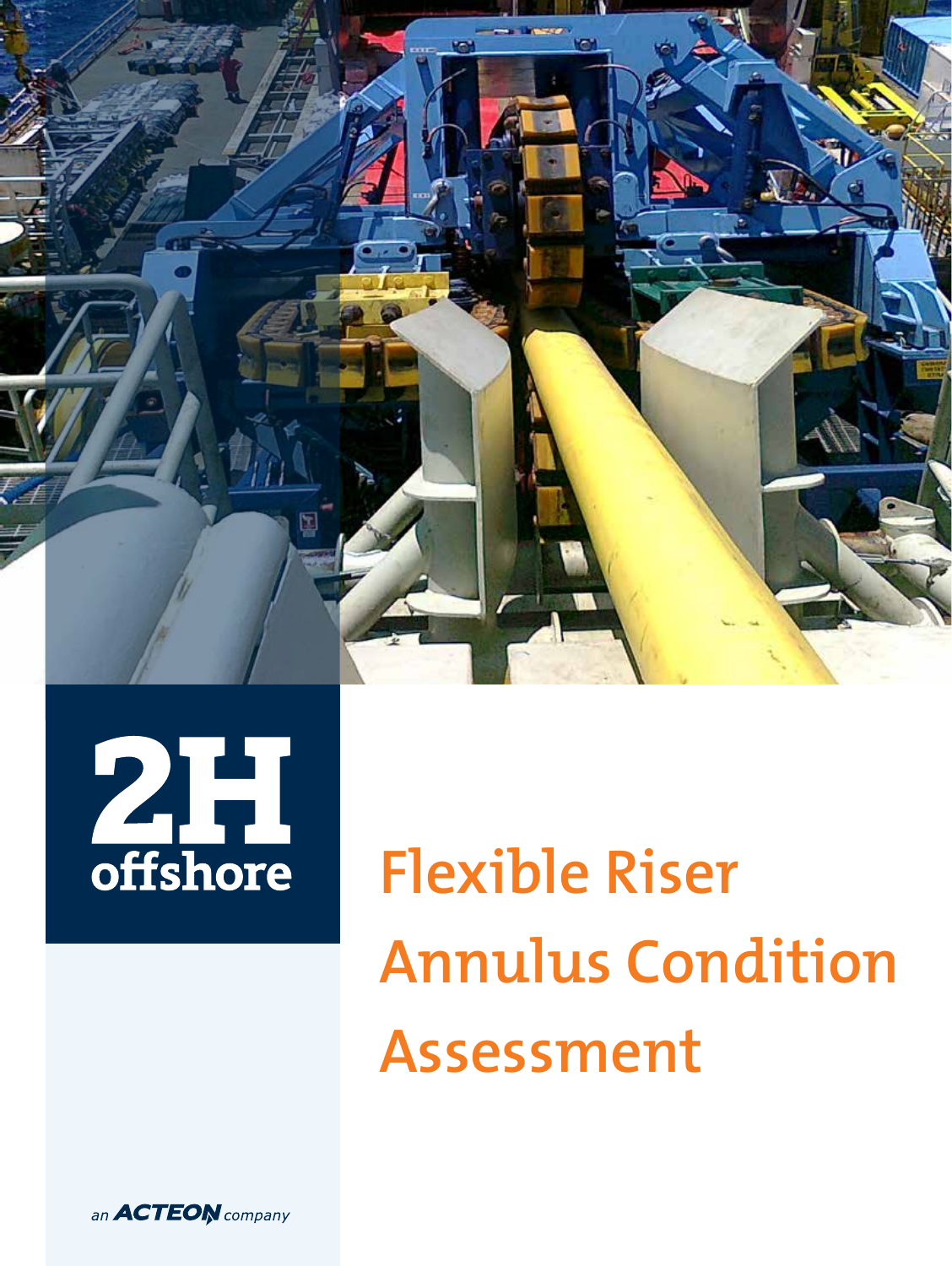### Key Specifications

# **Flexible Riser Annulus Condition Assessment**

Risk-based inspection programmes for flexible risers and flowlines have come a long way as a result of extensive collaborative industry effort focused on flexible pipe degradation. 2H Offshore has maximised this information to optimise testing, inspection, and monitoring programmes to detect structural degradation of critical flexible pipe components and interfaces.



### Increase precision of IM & life extension

Assessing the integrity of the outer sheath of a flexible riser after installation and on a regular basis during operation is a critical part of any flexible riser integrity management programme. Annulus testing provides essential data to ensure that your assets can perform adequately to attain their intended service lives as well as for life extension evaluations.

## **FlexTest Flexible Riser Annulus Testing System**

Ingress of fluids into the annulus of unbonded flexible risers occurs as a result of outer sheath damage or permeation of fluids from the bore. This affects the strength and fatigue integrity of the steel armour wires located in this region, which will typically result in a reduction of service life.

The FlexTest system is an easily transportable package that can safely and efficiently perform API 17B compliant high-precision annulus testing. Testing is typically conducted:

- Prior to the riser going into operation
- Annually
- Following a severe storm (e.g. 100 year)
- Following an abnormal event such as a dropped object

The 2H FlexTest Annulus Testing System:

- Performs positive pressure or vacuum annulus tests.
- Confirms outer sheath integrity (detect breaches)
- Confirms working annulus vent system
- Estimates the total free annulus volume
- Estimates annulus filling rate as a result of permeation (with regular testing)

### **Benefits**

- Small size and weight hand transportable in two rugged, offshore cases
- Suitable for Exd classified areas
- No external power requirement
- Gas sampling of the annulus via the gas sampling pod
- Overpressure protection
- High-precision equipment valves, regulators, flowmeter and datalogger
- Test data evaluated by flexible riser specialists

### Discover accumulated fatigue damage & remnant service life

The findings of outer sheath and annulus condition assessments enable more accurate modelling of the fluid in the annulus. Global fatigue assessments associated with local time domain cross section analysis allow for an accurate evaluation of accumulated fatigue damage and estimation of remaining service life. The ability to define appropriate armour wire annulus conditions at various locations along the riser supports a more precise fatigue appraisal during local cross section analysis, without excessive and typical design conservatism. 2H's irregular wave fatigue methodology allows for the best use of available operational and environmental data.

### Prevent operational delays and costly equipment repairs

We can evaluate the remaining fatigue life of existing flexible risers which are approaching or exceeding their original service duration and, in turn, potentially help delay or avoid costly replacement.

**Contact us for an evaluation of your integrity management needs and we will explain what you need to do to assess your flexible riser and flowine assets.**





| <b>Dimensions</b><br>$(L \times W \times D - mm)$         | 460 x 340 x 170                                                                                    |
|-----------------------------------------------------------|----------------------------------------------------------------------------------------------------|
| <b>Operating Pressure</b><br>[Barq;inHq]                  | -0.94 to 3.0; -28 to 88                                                                            |
| Design Pressure<br>[Barg]                                 | 20                                                                                                 |
| <b>Pressure Relief Valve</b><br>[Barg]                    | 3.0 (adjustable; valves<br>set, tested, locked, and<br>certified to the specified<br>max pressure) |
| Flow Measurement<br>Accuracy [%]                          | 5                                                                                                  |
| Annulus Free Volume<br>Accuracy [%]                       | 5                                                                                                  |
| <b>Operating Temperature</b><br>$[^{\circ}C;{}^{\circ}F]$ | -10 to 50; 14 to 122                                                                               |
| Storage Temperature<br>$[^{\circ}C;{}^{\circ}F]$          | -20 to 50; -4 to 122                                                                               |